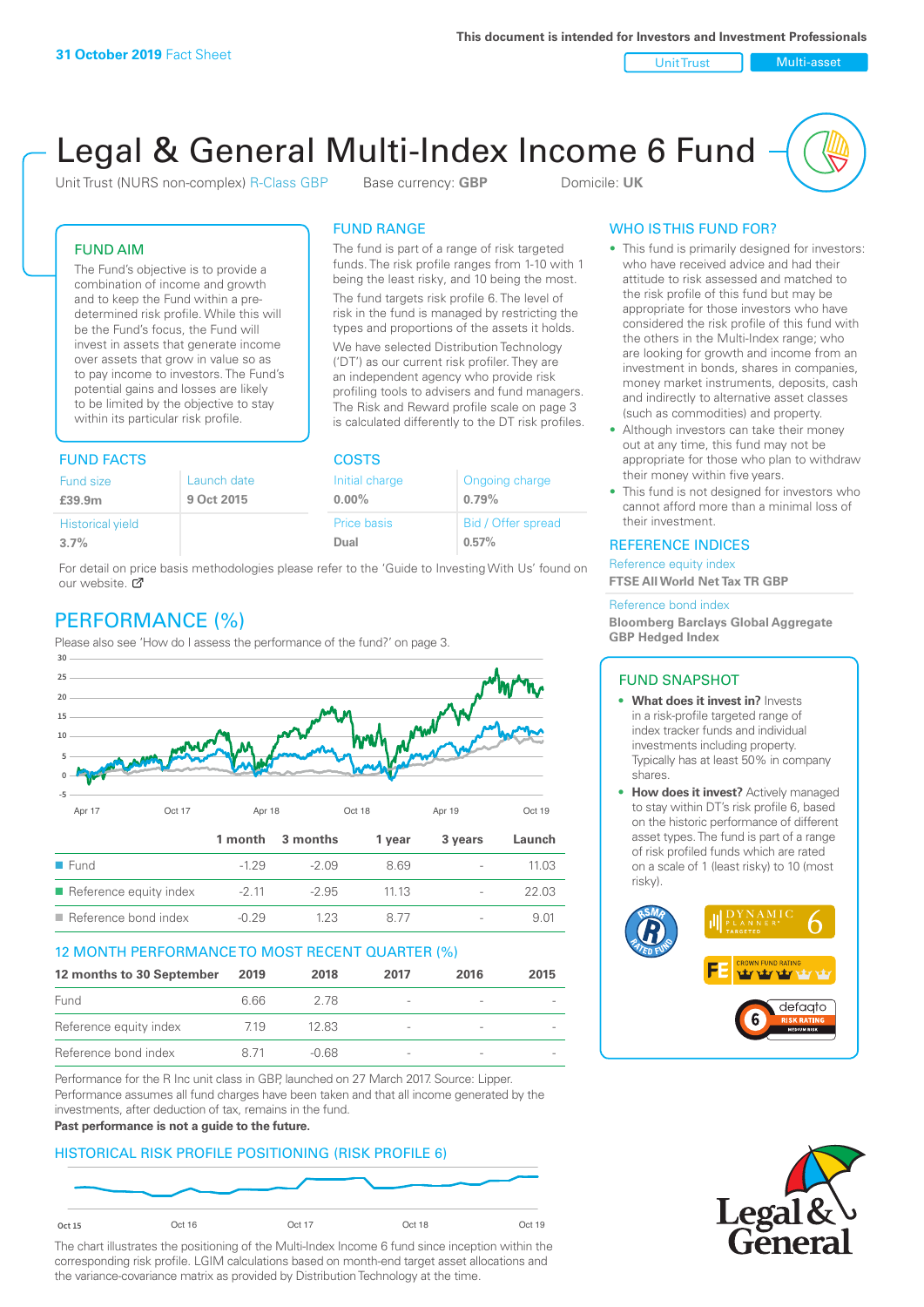### Legal & General Multi-Index Income 6 Fund

Unit Trust (NURS non-complex) R-Class GBP

### PORTFOLIO BREAKDOWN

All data source LGIM unless otherwise stated. Totals may not sum due to rounding.





### FUND MANAGERS

The fund managers have responsibility for managing the multi-index fund range. They are part of the Multi-Asset Funds (MAF) team in LGIM. This team focuses on designing and managing multi-asset funds that are tailored to match the specific objectives of various client types. The team sits within a wider Asset Allocation team which combines both depth of experience with a broad range of expertise from different fields, including fund management, investment consulting and risk management roles.

# TOP 10 HOLDINGS (%)

| <b>L&amp;G UK Index Trust</b>                                    | 12.9 |
|------------------------------------------------------------------|------|
| iShares UK Dividend UCITS ETF                                    | 9.9  |
| L&G Emerging Markets Government Bond (Local Currency) Index Fund | 8.2  |
| L&G Emerging Markets Government Bond (US\$) Index Fund           | 7.9  |
| L&G High Income Trust                                            | 6.4  |
| L&G US Index Trust                                               | 5.3  |
| L&G Global Emerging Markets Index Fund                           | 4.8  |
| <b>L&amp;G Pacific Index Trust</b>                               | 4.5  |
| L&G European Index Trust                                         | 4.5  |
| L&G Global Listed Infrastructure Index Fund                      | 4.3  |